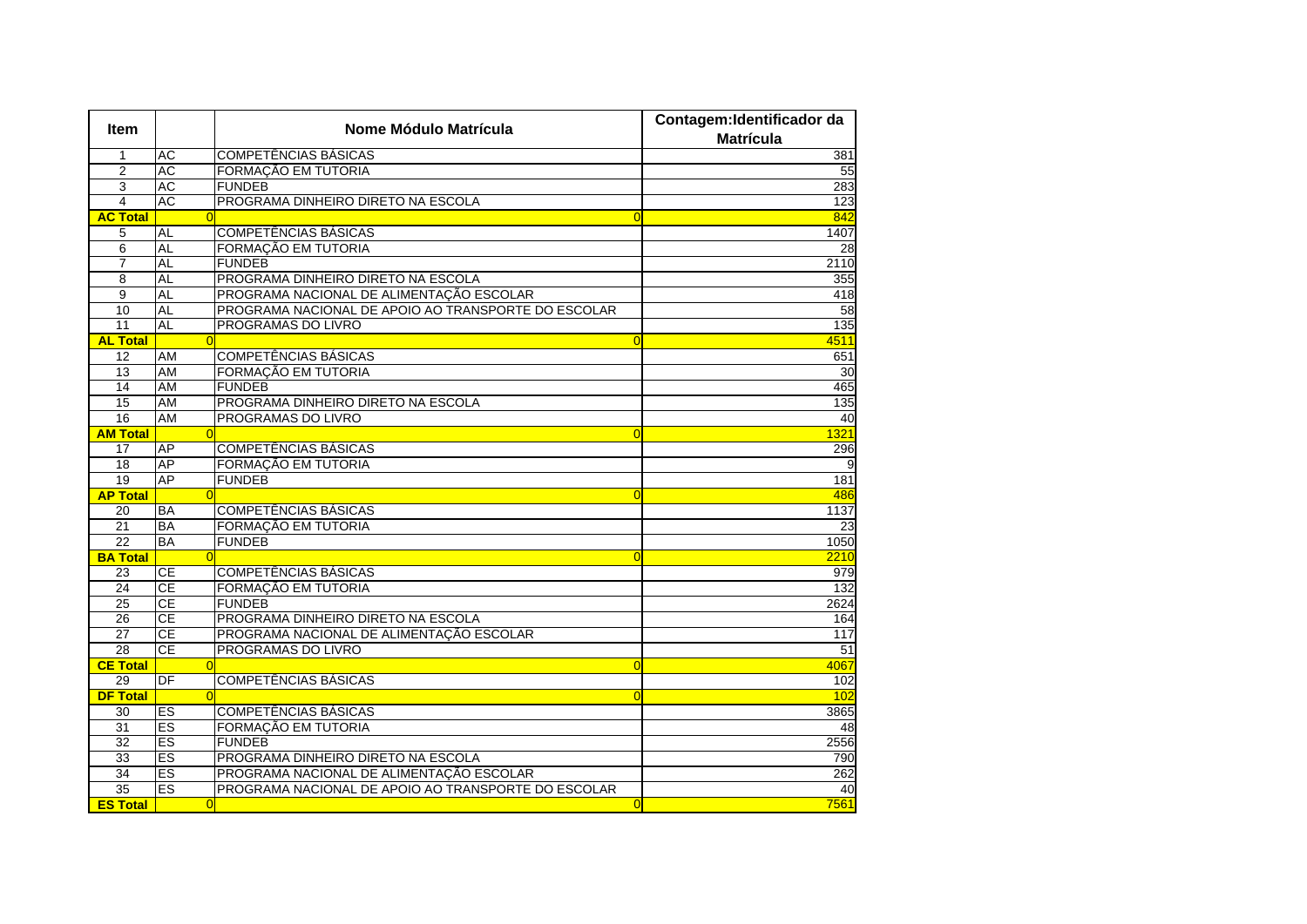| 36              | GO.             | COMPETÊNCIAS BÁSICAS                                | 759                    |
|-----------------|-----------------|-----------------------------------------------------|------------------------|
| 37              | GO              | FORMAÇÃO EM TUTORIA                                 | 108                    |
| 38              | GO              | <b>FUNDEB</b>                                       | 979                    |
| 39              | $\overline{60}$ | PROGRAMA DINHEIRO DIRETO NA ESCOLA                  | 314                    |
| 40              | GO              | PROGRAMA NACIONAL DE ALIMENTAÇÃO ESCOLAR            | 675                    |
| 41              | GO              | PROGRAMA NACIONAL DE APOIO AO TRANSPORTE DO ESCOLAR | 879                    |
| 42              | GO              | PROGRAMAS DO LIVRO                                  | 765                    |
| <b>GO Total</b> | $\Omega$        |                                                     | 4479<br> 0             |
| 43              | <b>MA</b>       | COMPETÊNCIAS BÁSICAS                                | 1787                   |
| 44              | MA              | <b>FUNDEB</b>                                       | 1762                   |
| 45              | МA              | PROGRAMAS DO LIVRO                                  | 36                     |
| <b>MA Total</b> |                 |                                                     | 3585<br>$\overline{0}$ |
| 46              | <b>MG</b>       | <b>COMPETÊNCIAS BÁSICAS</b>                         | 1036                   |
| 47              | MG              | FORMAÇÃO EM TUTORIA                                 | 62                     |
| 48              | MG              | <b>FUNDEB</b>                                       | 396                    |
| 49              | MG              | PROGRAMA DINHEIRO DIRETO NA ESCOLA                  | 925                    |
| 50              | <b>MG</b>       | PROGRAMA NACIONAL DE APOIO AO TRANSPORTE DO ESCOLAR | 29                     |
| 51              | <b>MG</b>       | PROGRAMAS DO LIVRO                                  | 67                     |
| <b>MG Total</b> |                 |                                                     | 2515<br>$\Omega$       |
| 52              | <b>MS</b>       | COMPETÊNCIAS BÁSICAS                                | 1151                   |
| 53              | <b>MS</b>       | FORMAÇÃO EM TUTORIA                                 | 32                     |
| 54              | <b>MS</b>       | <b>FUNDEB</b>                                       | 203                    |
| 55              | <b>MS</b>       | PROGRAMA DINHEIRO DIRETO NA ESCOLA                  | 522                    |
| 56              | <b>MS</b>       | PROGRAMA NACIONAL DE ALIMENTAÇÃO ESCOLAR            | 288                    |
| 57              | <b>MS</b>       | PROGRAMA NACIONAL DE APOIO AO TRANSPORTE DO ESCOLAR | 29                     |
| 58              | <b>MS</b>       | PROGRAMAS DO LIVRO                                  | 232                    |
| <b>MS Total</b> | $\Omega$        |                                                     | 2457<br>$\overline{0}$ |
| 59              | <b>MT</b>       | <b>COMPETÊNCIAS BÁSICAS</b>                         | 723                    |
| 60              | MT              | FORMAÇÃO EM TUTORIA                                 | 34                     |
| 61              | <b>MT</b>       | <b>FUNDEB</b>                                       | 317                    |
| 62              | MT              | PROGRAMA DINHEIRO DIRETO NA ESCOLA                  | 177                    |
| 63              | MT              | PROGRAMA NACIONAL DE ALIMENTAÇÃO ESCOLAR            | 326                    |
| 64              | MT              | PROGRAMA NACIONAL DE APOIO AO TRANSPORTE DO ESCOLAR | 204                    |
| 65              | MT              | PROGRAMAS DO LIVRO                                  | $\overline{177}$       |
| <b>MT Total</b> |                 |                                                     | 1958<br>$\overline{0}$ |
| 66              | PA              | COMPETÊNCIAS BÁSICAS                                | 723                    |
| 67              | PA              | FORMAÇÃO EM TUTORIA                                 | 47                     |
| 68              | PA              | <b>FUNDEB</b>                                       | 580                    |
| 69              | PA              | PROGRAMA DINHEIRO DIRETO NA ESCOLA                  | 204                    |
| 70              | <b>PA</b>       | PROGRAMA NACIONAL DE ALIMENTAÇÃO ESCOLAR            | 40                     |
| 71              | PA              | PROGRAMAS DO LIVRO                                  | 40                     |
| <b>PA Total</b> |                 |                                                     | 1634<br>$\Omega$       |
| 72              | <b>PB</b>       | COMPETÊNCIAS BÁSICAS                                | 2803                   |
| 73              | PB              | FORMAÇÃO EM TUTORIA                                 | 108                    |
| 74              | PB              | <b>FUNDEB</b>                                       | 413                    |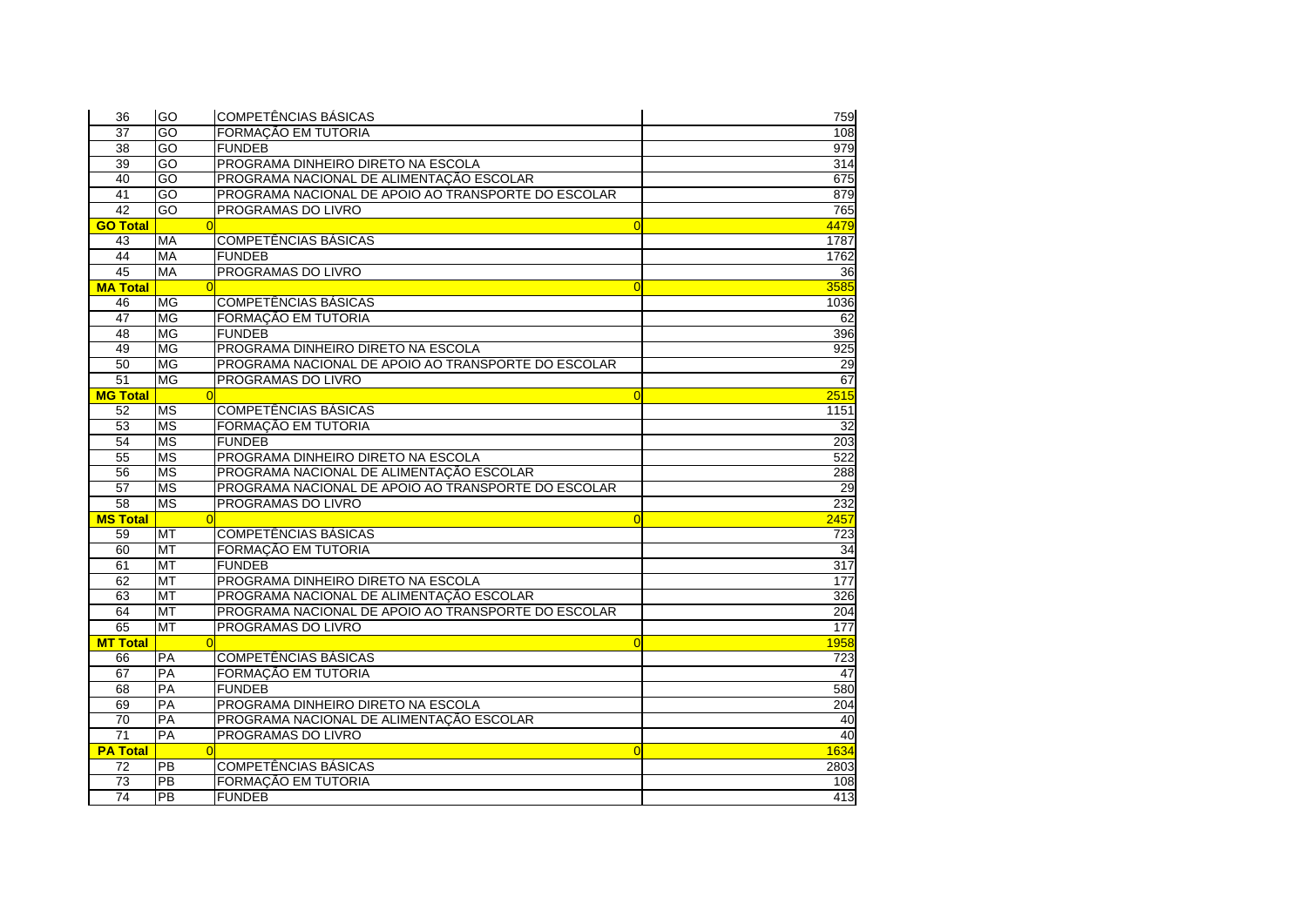| 75              | <b>PB</b>       | PROGRAMA DINHEIRO DIRETO NA ESCOLA                  | 274                    |
|-----------------|-----------------|-----------------------------------------------------|------------------------|
| 76              | $\overline{PB}$ | PROGRAMAS DO LIVRO                                  | 60                     |
| <b>PB Total</b> |                 |                                                     | 3658<br>$\overline{0}$ |
| 77              | PE              | <b>COMPETÊNCIAS BÁSICAS</b>                         | 2190                   |
| 78              | PE              | FORMAÇÃO EM TUTORIA                                 | 127                    |
| 79              | PE              | <b>FUNDEB</b>                                       | 704                    |
| 80              | PE              | PROGRAMA DINHEIRO DIRETO NA ESCOLA                  | 705                    |
| 81              | PE              | PROGRAMA NACIONAL DE ALIMENTAÇÃO ESCOLAR            | 375                    |
| 82              | PE              | PROGRAMA NACIONAL DE APOIO AO TRANSPORTE DO ESCOLAR | 100                    |
| <b>PE Total</b> |                 |                                                     | 4201<br>$\Omega$       |
| 83              | PI              | <b>COMPETÊNCIAS BÁSICAS</b>                         | 1794                   |
| 84              | P               | FORMAÇÃO EM TUTORIA                                 | 28                     |
| 85              | P               | <b>FUNDEB</b>                                       | 407                    |
| 86              | PI              | PROGRAMA DINHEIRO DIRETO NA ESCOLA                  | 442                    |
| 87              | PI              | PROGRAMA NACIONAL DE ALIMENTAÇÃO ESCOLAR            | 201                    |
| 88              | $\overline{P}$  | PROGRAMAS DO LIVRO                                  | 242                    |
| <b>PI Total</b> |                 |                                                     | 3114<br>$\Omega$       |
| 89              | <b>PR</b>       | COMPETÊNCIAS BÁSICAS                                | 4851                   |
| 90              | PR              | FORMAÇÃO DE TUTORES - PROGRAMA FORMAÇÃO             | 26                     |
| 91              | PR              | FORMAÇÃO EM TUTORIA                                 |                        |
| 92              | <b>PR</b>       | <b>FUNDEB</b>                                       | 1872                   |
| 93              | <b>PR</b>       | PROGRAMA DINHEIRO DIRETO NA ESCOLA                  | 2937                   |
| 94              | PR              | PROGRAMA NACIONAL DE ALIMENTAÇÃO ESCOLAR            | 37                     |
| 95              | <b>PR</b>       | PROGRAMA NACIONAL DE APOIO AO TRANSPORTE DO ESCOLAR | 1091                   |
| $\overline{96}$ | <b>PR</b>       | PROGRAMAS DO LIVRO                                  | 1734                   |
| <b>PR Total</b> |                 | $\Omega$                                            | 12551<br>$\Omega$      |
| 97              | <b>RJ</b>       | <b>COMPETÊNCIAS BÁSICAS</b>                         | 974                    |
| $\overline{98}$ | <b>RJ</b>       | FORMAÇÃO EM TUTORIA                                 | 57                     |
| 99              | <b>RJ</b>       | <b>FUNDEB</b>                                       | 587                    |
| 100             | <b>RJ</b>       | PROGRAMA DINHEIRO DIRETO NA ESCOLA                  | 215                    |
| 101             | <b>RJ</b>       | PROGRAMA NACIONAL DE ALIMENTAÇÃO ESCOLAR            | 97                     |
| 102             | <b>RJ</b>       | PROGRAMA NACIONAL DE APOIO AO TRANSPORTE DO ESCOLAR | 39                     |
| 103             | $\overline{RJ}$ | PROGRAMAS DO LIVRO                                  | 137                    |
| <b>RJ Total</b> |                 |                                                     | 2106<br>$\Omega$       |
| 104             | RN              | <b>COMPETÊNCIAS BÁSICAS</b>                         | 1423                   |
| $\frac{105}{2}$ | <b>RN</b>       | FORMAÇÃO EM TUTORIA                                 | 52                     |
| 106             | <b>RN</b>       | <b>FUNDEB</b>                                       | 439                    |
| 107             | <b>RN</b>       | PROGRAMA DINHEIRO DIRETO NA ESCOLA                  | 123                    |
| 108             | <b>RN</b>       | PROGRAMA NACIONAL DE ALIMENTAÇÃO ESCOLAR            | 37                     |
| 109             | $\overline{RN}$ | PROGRAMAS DO LIVRO                                  | 153                    |
| <b>RN Total</b> |                 | $\Omega$                                            | 2227<br>$\overline{0}$ |
| 110             | <b>RO</b>       | <b>COMPETÊNCIAS BÁSICAS</b>                         | 1102                   |
| 111             | <b>RO</b>       | FORMAÇÃO EM TUTORIA                                 | 25                     |
| 112             | <b>RO</b>       | <b>FUNDEB</b>                                       | 737                    |
| 113             | <b>RO</b>       | PROGRAMA DINHEIRO DIRETO NA ESCOLA                  | 182                    |